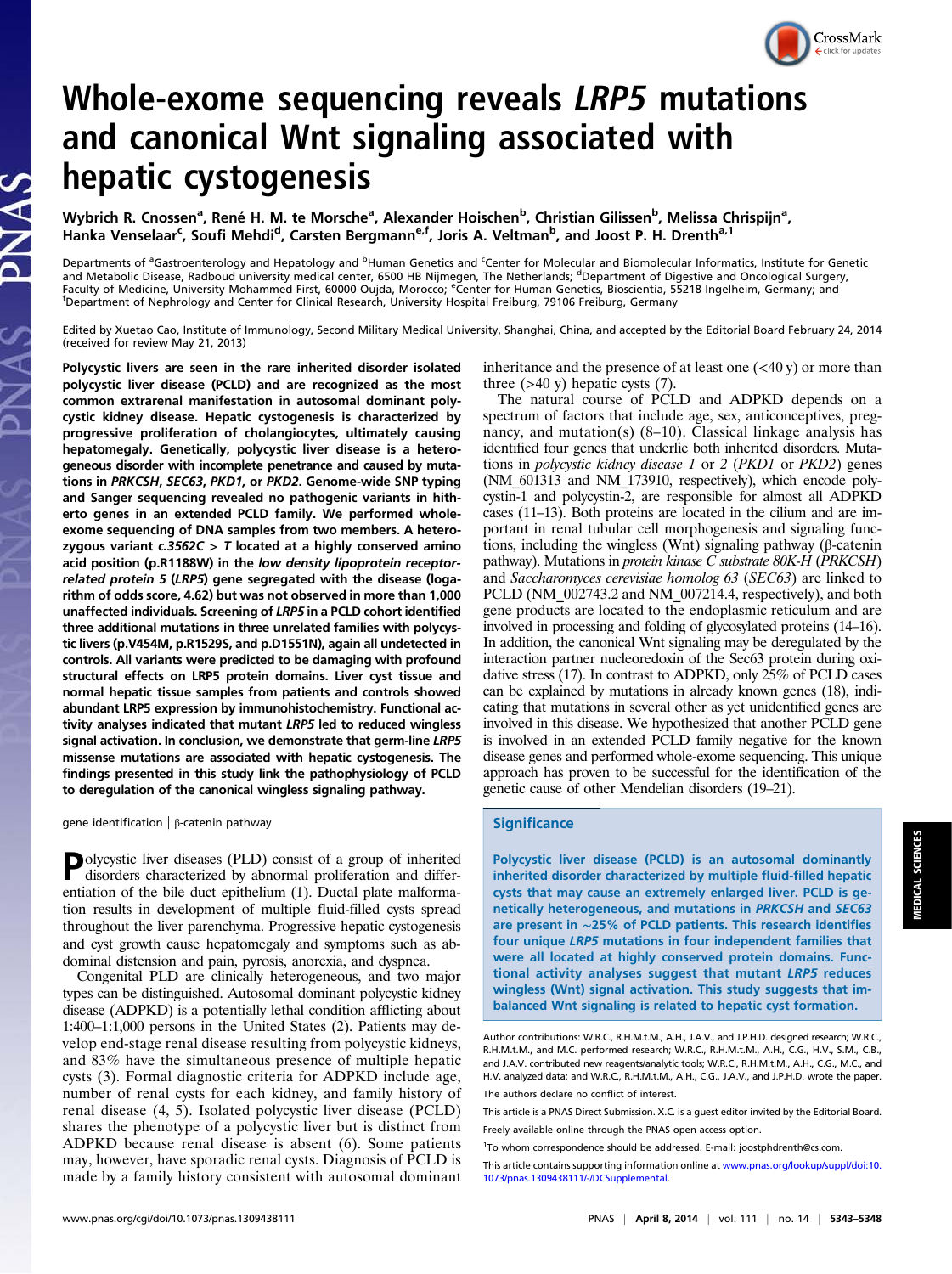## Results

Extended Polycystic Liver Disease Family. We assessed a 49-y-old female (III/18) by clinical history taking and physical and radiological examination. She presented to us with a severe symptomatic polycystic liver without renal cysts and complained of abdominal distension, pain, dyspnea, and pyrosis. There was no history of renal disease, hypertension, or intracranial aneurysms. She used contraceptives for a total of 30 y and had two pregnancies. CT scanning revealed numerous cysts with diameters of 5–18 cm in liver segments I–III and VII. Despite aspiration sclerotherapy and laparoscopic deroofing of the liver cysts, her symptoms persisted, and she enrolled in a clinical trial for long-acting octreotide treatment (22). We expanded our clinical analysis and identified a 40-member Dutch family with three generations of early- and late-onset cystogenesis inherited in an autosomal dominant fashion (PCLD-1). Next, we studied 19 individuals with cystogenesis, of which 16 were affected with a polycystic liver according to the Reynolds criteria (5, 7), and three members were affected with renal cysts that came from the 40-member Dutch family (Fig. 1A). The proband (III/18)



Fig. 1. Identification of LRP5 variants p.R1188W in an extended Dutch PCLD-1 family (A) and three additional LRP5 variants in three unrelated PCLD families. Generations are denoted with Roman numerals, and individuals are numbered in a counterclockwise way. Squares indicate male sex, and circles indicate female sex. Solid symbols denote affected individuals, and open symbols are individuals without or unknown for PCLD. A slash indicates that the individual is deceased. (B) Simplified pedigree from PCLD-1 family with the clinical features by abdominal CT scanning and ultrasound of the liver of both probands (III/18 and II/18) in which whole-exome sequencing was performed (green arrow). (C) LRP5 is located at chromosome 11q13.2, and the sequence electropherogram shows heterozygous germ-line mutations. (D) All LRP5 missense mutations were located at highly evolutionary conserved amino acid regions with ortholog proteins from human to frog.

possessed no pathogenic variants affecting any of the known PCLD or ADPKD genes.

Whole-Exome Sequencing Identifies Pathogenic LRP5 Variant. We performed exome sequencing on genomic DNA in two members (III/18 and II/18) from the PCLD-1 family with an advanced polycystic liver phenotype (Fig. 1B). Exome capture and sequencing were performed using the Agilent SureSelect target enrichment system with SOLiD4 sequencing. We identified 24,178 and 25,332 genetic variants per proband, respectively ([Tables S1](http://www.pnas.org/lookup/suppl/doi:10.1073/pnas.1309438111/-/DCSupplemental/pnas.201309438SI.pdf?targetid=nameddest=ST1) and [S2\)](http://www.pnas.org/lookup/suppl/doi:10.1073/pnas.1309438111/-/DCSupplemental/pnas.201309438SI.pdf?targetid=nameddest=ST2). Variants were annotated by a bioinformatics pipeline as described previously (19, 20). Variant follow-up required the presence of at least five unique variant reads (different start sites), and the variant had to be present in at least 20–80% of all reads suggestive of heterozygous changes in a dominant model of disease. Next, we prioritized variants based on predicted amino acid consequences and overlap with common variation (presence in dbSNP v134 and/or an in-house database containing 1,300 analyzed exomes of predominantly European ancestry). We identified 11 unique nonsynonymous variants present in both affected relatives ([Table S3](http://www.pnas.org/lookup/suppl/doi:10.1073/pnas.1309438111/-/DCSupplemental/pnas.201309438SI.pdf?targetid=nameddest=ST3)). All 11 variants were tested for segregation in both probands and all other family members by Sanger sequencing. The only private nonsynonymous variant that cosegregated completely with the disease was a missense mutation ( $c.3562C > T$  with evolutionary conserved amino acid change p.R1188W) located on chromosome 11q13.2 in the low-density lipoprotein receptor-related protein 5 (LRP5) gene (NM\_002335.2; Fig. 1 C and D). We checked sequence coverage and excluded the presence of potential pathogenic variants in the 2 Mb surrounding LRP5. All 19 individuals with cystogenesis possessed LRP5  $c.3562C > T$  ([Table S4](http://www.pnas.org/lookup/suppl/doi:10.1073/pnas.1309438111/-/DCSupplemental/pnas.201309438SI.pdf?targetid=nameddest=ST4) and [Fig. S1\)](http://www.pnas.org/lookup/suppl/doi:10.1073/pnas.1309438111/-/DCSupplemental/pnas.201309438SI.pdf?targetid=nameddest=SF1). Analysis of the sequence data revealed linkage at the LRP5 locus with the disease with a significant logarithm of odds (LOD) score of 4.62 [\(Fig. S2\)](http://www.pnas.org/lookup/suppl/doi:10.1073/pnas.1309438111/-/DCSupplemental/pnas.201309438SI.pdf?targetid=nameddest=SF2). This LRP5 variant  $(c.3562C > T)$ was not detected in genome-wide sequence data from the 1000 Genomes Project (23), 6,500 individuals from the National Heart, Lung, and Blood Institute Exome Sequencing Project (24), or exome data from 1,300 individuals of predominantly European ancestry sequenced in-house (19, 20) and excluded by Sanger sequencing in a control set of 1,000 Dutch DNAs of healthy, unrelated individuals. This LRP5 mutation affected a highly conserved amino acid and was predicted to be damaging by PolyPhen-2, MutPred, and sorting intolerant from tolerant (SIFT) models (Table 1).

LRP5 is a known disease gene causing severe skeletal bone or retinal disorders and is associated with metabolic disease ([Fig.](http://www.pnas.org/lookup/suppl/doi:10.1073/pnas.1309438111/-/DCSupplemental/pnas.201309438SI.pdf?targetid=nameddest=SF3) [S3\)](http://www.pnas.org/lookup/suppl/doi:10.1073/pnas.1309438111/-/DCSupplemental/pnas.201309438SI.pdf?targetid=nameddest=SF3). Therefore, we actively investigated the possible presence of subtle clinical signs in our family by slit-lamp eye examination. These investigations excluded familial exudative vitreoretinopathy (FEVR) in any of the family members  $(SI \text{ Text})$ . We assessed bone density of the lumbar spine and left hip in 13 patients and 9 unaffected relatives. The lumbar T-score was lower in *LRP5* mutation carriers but within the normal range, and no member had a bone density disorder. Routine laboratory testing, including renal parameters, did not reveal differences between individuals with and without the LRP5 mutation (Table 2). Therefore, other LRP5-related disorders were ruled out in this index family.

Additional LRP5 Variants in Polycystic Liver Disease. To confirm our results, we sequenced LRP5 in a cohort of 150 unrelated PCLD probands without PRKCSH, SEC63, or PKD2 gene mutations. We identified two additional PCLD families (one Dutch and one Moroccan) and one Dutch PCLD singleton case with private *LRP5* missense variants. Mutations  $c.1360G > A$  (p.V454M) and  $c.4587G > C$  (p.R1529S) segregated with the disease in both families, and unaffected relatives of the singleton case  $(c.4651G)$ A; p.D1551N) did not carry the mutation [\(Fig. S4](http://www.pnas.org/lookup/suppl/doi:10.1073/pnas.1309438111/-/DCSupplemental/pnas.201309438SI.pdf?targetid=nameddest=SF4)).

Mutation  $c.1360G > A$  (p.V454M) was present in an 86-y-old polycystic liver patient. Her mutation-positive daughter had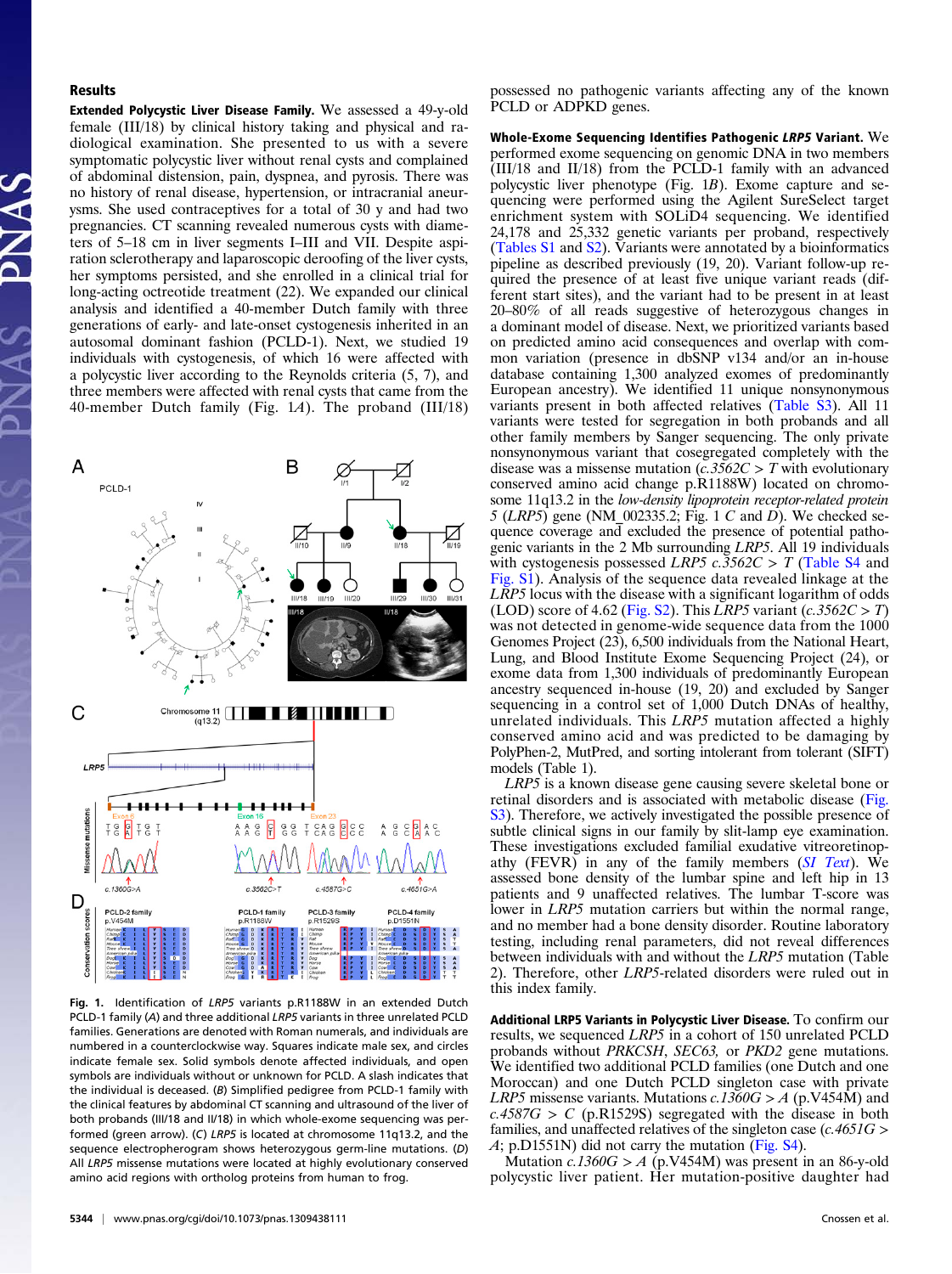|  |  | Table 1. Summary and in silico analysis of four LRP5 variants in polycystic liver disease |  |  |  |  |
|--|--|-------------------------------------------------------------------------------------------|--|--|--|--|
|--|--|-------------------------------------------------------------------------------------------|--|--|--|--|

| Family ethnicity         | Mutation (c.DNA) NM 002335.2 Predicted effect on protein |          | PolvPhen2               | MutPred | <b>SIFT</b>      |
|--------------------------|----------------------------------------------------------|----------|-------------------------|---------|------------------|
| PCLD-1 Caucasian (Dutch) | c.3562C $>$ T                                            | p.R1188W | Probably damaging 1.00  | 0.552   | Deleterious 0.00 |
| PCLD-2 Caucasian (Dutch) | c.1360G $> A$                                            | p.V454M  | Possibly damaging 0.872 | 0.520   | Deleterious 0.01 |
| PCLD-3 Moroccan          | c.4587G $>$ C                                            | p.R1529S | Possibly damaging 0.610 | 0.288   | Deleterious 0.00 |
| PCLD-4 Caucasian (Dutch) | c.4651G $> A$                                            | p.D1551N | Probably damaging 0.999 | 0.235   | Deleterious 0.00 |

several bilateral renal cysts and small hepatic cysts on CT scanning. The daughter died as a result of a metastasized liposarcoma at the age of 49. A 43-y-old Moroccan female had multiple dominant hepatic cysts without renal disease. Her 71-y-old mother had several hepatic cysts without renal cysts. Both carried the  $c.4587G > C$  (p.R1529S) mutation in the LRP5 gene. A fourth mutation  $[c.4651G > A (p.D1551N)]$  was present in a 65-y-old male with a polycystic liver and three renal cysts. There was no evidence for renal failure. The phenotype of his deceased parents was unknown, and both his healthy children were without hepatic or renal cysts and did not harbor the LRP5 mutation. None of the LRP5 variants were detected in chromosomes from healthy unrelated and ethnically matched controls (Dutch,  $n = 1,000$ ; Moroccan,  $n = 525$ ) nor were they present in the in-house or online exome sequencing datasets. In addition, all four LRP5 missense variants affected highly conserved amino acids and again were predicted to be damaging or deleterious by PolyPhen-2, MutPred, and SIFT (Table 1).

LRP5 Expression in Liver Cyst Tissues. LRP5 has a wide tissue distribution, including liver and kidney, and expression has been reported in Kupffer cells, macrophages, stellate cells, cholangiocytes, and hepatocytes (25). In line with Northern blotting experiments (26), we found abundant LRP5 protein presence in normal liver tissues and relevant for PCLD. In the affected proband (III/18), we observed intense LRP5 staining of cyst-lining epithelium and bile ducts. The intensity of LRP5 expression was comparable in cyst tissue sections derived from a PRKCSH mutant and to bile duct epithelium (Fig.  $2A$  and B). This abundant LRP5 expression in cyst tissue indicates that there is no significant loss of structural LRP5 protein from relevant tissue in LRP5 carriers.

For analysis of structural effects of the LRP5 variants, we generated separate models for these domains (Fig.  $2E$  and  $F$  and [Table](http://www.pnas.org/lookup/suppl/doi:10.1073/pnas.1309438111/-/DCSupplemental/pnas.201309438SI.pdf?targetid=nameddest=ST5) [S5\)](http://www.pnas.org/lookup/suppl/doi:10.1073/pnas.1309438111/-/DCSupplemental/pnas.201309438SI.pdf?targetid=nameddest=ST5) (27). The human LRP5 protein contains 1,615 amino acids and includes a long extracellular region, a single-span transmembrane region, and a relatively short (208 amino acids) intracellular region. The extracellular region consists of four β-propeller domains with subsequent epidermal growth factor (EGF)-like domains. Near the transmembrane region are three LDL receptor class A repeats, whereas on the cytoplasmatic side, five PPPSP motifs are present. The β-propeller domains all consist of six segments of which most carry a characteristic YWTD motif. Arginine 1188 creates hydrogen bonds and ionic interactions in the core of the β-propeller structure, which is predicted to be lost by the tryptophan mutation (p.R1188W). Additionally, the larger tryptophan side-chain will cause steric clashes, which will most likely disturb the whole β-propeller domain. Valine 454 induces several hydrophobic interactions but is also partly exposed to the solvent. Mutant methionine is predicted not to have major structural effects as both amino acids are hydrophobic, and the methionine side-chain appears to fit at this position (p.V454M). Both p.R1529S and p.D1551N mutations are intracellularly located between PPPSP motifs, and an intracellular homology model is absent.

Reduced Activation of Canonical Wnt Signaling. To identify the underlying mechanism of mutated LRP5 on the Wnt pathway, we conducted luciferase activity assays with  $LRP5_{\rm WT}$ , one extracellularly (LRP5 $_{\rm R1188W}$ ) and one intracellularly located (LRP5 $_{\rm D1551N}$ ) mutant, and an empty expression vector as a control. Immunofluorescence imaging in WT and both mutant constructs presented similar localization of LRP5 (Fig.  $2 C$  and D). Western blots of the cell lysates showed comparable protein expression of all constructs (Fig. 2G). Overexpression of the LRP5 constructs in CHO cells increased basal and Wnt3a-induced luciferase activity compared with the empty vector ( $P < 0.0001$ ). In the presence of Wnt3a, signal

| Characteristics                          | No hepatic cystogenesis<br>and no LRP5 mutation ( $n = 9$ ) | Hepatic cystogenesis and<br>LRP5 mutation ( $n = 13$ ) | P value   |  |
|------------------------------------------|-------------------------------------------------------------|--------------------------------------------------------|-----------|--|
| Age (y)                                  | $55 \pm 12$                                                 | $56 \pm 13$                                            | NS.       |  |
| Female sex, no. (%)                      | 6(67)                                                       | 9(69)                                                  | NS.       |  |
| Bone density: Hip                        |                                                             |                                                        |           |  |
| T-score                                  | $-0.19 \pm 0.78$                                            | $-0.08 \pm 0.93$                                       | NS.       |  |
| Z-score                                  | $0.69 \pm 0.68*$                                            | $0.95 + 0.94$                                          | NS.       |  |
| Bone density: L1-L2-L3-L4                |                                                             |                                                        |           |  |
| T-score                                  | $1.18 \pm 0.95*$                                            | $0.19 \pm 0.88$                                        | 0.042     |  |
| Z-score                                  | $1.81 \pm 0.89*$                                            | $1.18 \pm 1.03$                                        | NS.       |  |
| Creatinin (µmol/L)                       | $69 \pm 14$                                                 | $73 + 20$                                              | NS.       |  |
| Cholesterol (mmol/L)                     | 5.39 $\pm$ 0.71                                             | $5.44 \pm 1.01$                                        | NS.       |  |
| GFR (MDRD) (ml/min/1.73 m <sup>2</sup> ) | $87 + 13$                                                   | $85 \pm 25$                                            | NS.       |  |
| BMI ( $kg/m2$ )                          | $25.7 \pm 2.5$                                              | $26.4 \pm 5.2$                                         | NS.       |  |
| Triglycerides (mmol/L)                   | $1.35 \pm 0.71$                                             | $1.80 \pm 0.93$                                        | <b>NS</b> |  |
| HDL (mmol/L)                             | $1.34 \pm 0.40$                                             | $1.38 \pm 0.32$                                        | NS.       |  |
| LDL (mmol/L)                             | $3.44 \pm 0.82$                                             | $3.25 \pm 0.78$                                        | NS.       |  |
| Non HDL (mmol/L)                         | $4.06 \pm 0.93$                                             | $4.07 + 0.93$                                          | <b>NS</b> |  |
| HbA <sub>1</sub> C $(%)$                 | $5.5 \pm 0.6$                                               | $5.7 \pm 0.8$                                          | NS.       |  |
| HbA1C (mmol/mol)                         | $37 \pm 6$                                                  | $39 \pm 9$                                             | <b>NS</b> |  |

#### Table 2. Baseline characteristics of PCLD-1 family

NS, not significant.

\*There was one missing value because of degenerative abnormalities of the lumbar spine in an 85-y-old woman.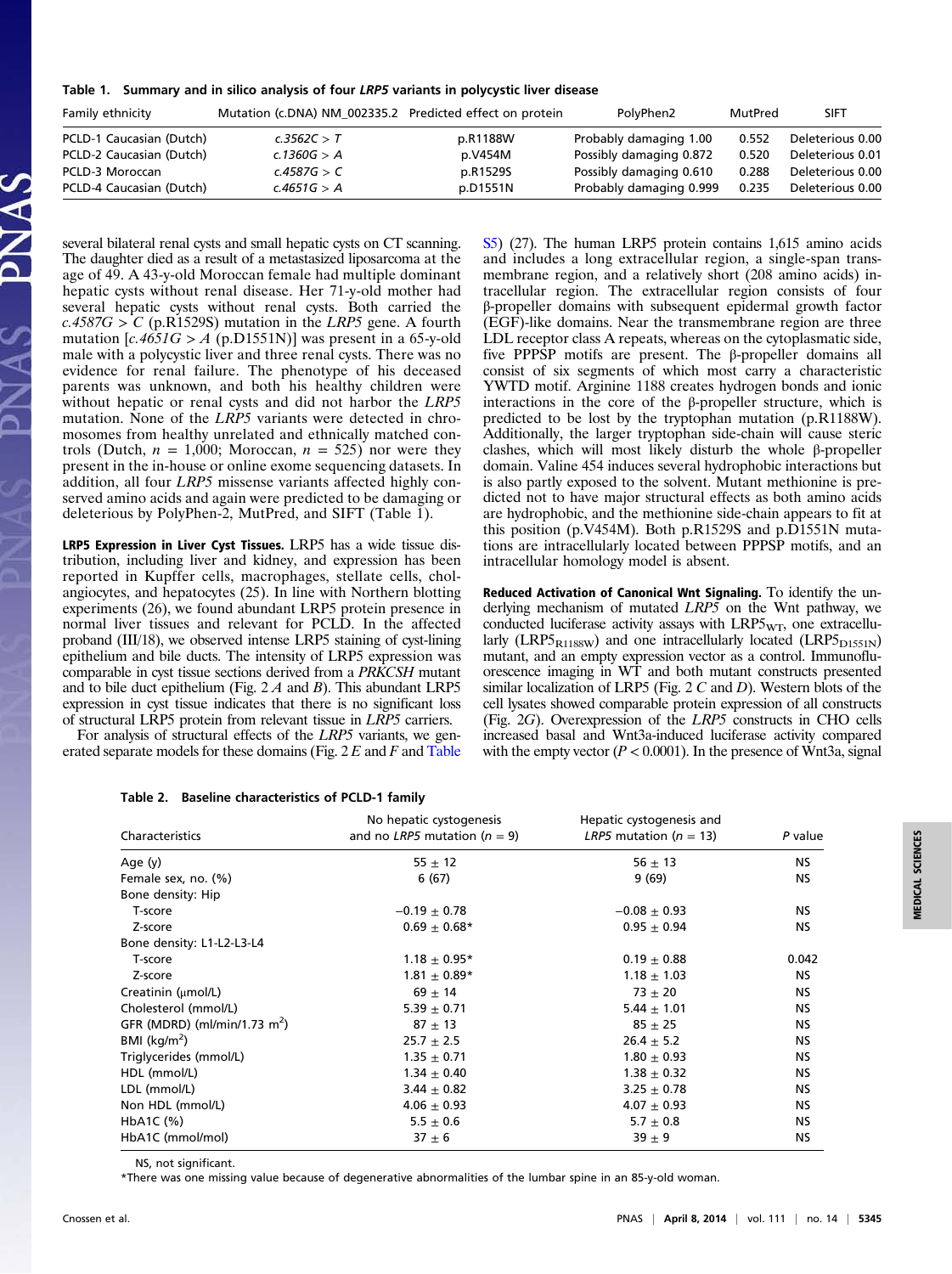

Fig. 2. Functional and structural analyses of LRP5 variants in polycystic liver disease. (A) Immunohistochemistry of liver cyst tissue from proband III/18 of PCLD-1 family with LRP5 mutation  $c.3562C > T$  (p.R1188W). The cyst lining cholangiocytes present positive staining for LRP5 compared with the negative control next. (B) PCLD patient with a PRKCSH  $c.1341 - 2A > G$  mutation shows similar staining of liver cyst tissue and expression of LRP5 compared with A. (C) Localization of LRP5 protein was analyzed by immunofluorescence microscopy. CHO cells were transfected with constructs expressing LRP5 $_{\text{WTI}}$ , (D) LRP5 $_{\text{R1188WI}}$ or LRP5<sub>D1551N</sub> and compared with negative controls. No differences in LRP5 localization between all constructs was detected. (E) Presentation of the human LRP5 protein and homology modeling of the β-propeller domains highlighting the amino acid changes to emphasize the impact on the configuration and surrounding protein domains.  $(F)$  Homology modeling of the LRP5 domains and detailed view of the amino acid changes shows extracellular LRP5 mutation (\*indicated) p.R1188W located at the sixth blade of the fourth β-propeller domain, and LRP5 mutation p.V454M at the third blade of the second β-propeller domain. Both intracellular mutations p.R1529S and p.D1551N are located between PPPSP motifs A and B and PPPSP motifs B and C, respectively. (G) CHO cells were transiently transfected with empty, WT, or mutant LRP5 vector. Whole cell lysate was analyzed by Western blotting using the V5 antibody and anti–β-actin. LRP5 protein expression levels (normalized to β-actin) are similar between LRP5<sub>WT</sub> and both mutant constructs LRP5<sub>R1188W</sub> and LRP5 $D1551N$ . (H) Canonical Wnt signaling activity was analyzed by firefly luciferase activity and normalized to renilla luciferase activity with (in gray) or without addition of 250 ng/mL Wnt3a. All LRP5 constructs showed a significant increase in Wnt signaling activity compared with the empty vector ( $P < 0.0001$ ). Both LRP5 mutants showed a decreased Wnt3a-induced signal activity (\* $P$  < 0.001;  $*P < 0.0001$ ). Activity of LRP5 $_{D1551N}$  without Wnt3a was significantly decreased compared with LRP5<sub>WT</sub>.

activation was significantly down-regulated by 30% and 45%, taking into account the basal activity in both LRP5 mutants compared with the LRP5<sub>WT</sub>. We also detected a significant decreased ( $P < 0.001$ ) activity of LRP5 mutant p.D1551N without the presence of Wnt3a (Fig. 2H). Luciferase activity assays were repeated in HEK293 and human liver-derived H69 cells, where comparable significant results were obtained [\(Fig. S5\)](http://www.pnas.org/lookup/suppl/doi:10.1073/pnas.1309438111/-/DCSupplemental/pnas.201309438SI.pdf?targetid=nameddest=SF5).

Altered Expression Levels of Wnt Target Genes. Subsequently, we conducted quantitative PCR (qPCR) experiments of transducers and transcription factors associated with the canonical Wnt signaling. Our analyses show that HEK293 cells transfected with mutant LRP5 led to altered expression levels of target genes compared with LRP5 $_{\text{WT}}$  ([Fig. S6](http://www.pnas.org/lookup/suppl/doi:10.1073/pnas.1309438111/-/DCSupplemental/pnas.201309438SI.pdf?targetid=nameddest=SF6)). There was a significant increased gene expression of transducers adenomatous polyposis coli, glycogen synthase kinase 3β (GSK3β), and leucine-rich repeat-containing G-protein-coupled receptor 5 (LGR5) and transcription factor v-myc avian myelocytomatosis viral oncogene homolog (c-Myc) in  $LRP5_{R1188W}$  or  $LRP5_{D1551N}$ , compared with LRP5<sub>WT</sub>. Similarly, axis inhibitor-1 (AXIN-1), axis inhibitor-2 (AXIN-2), lymphoid enhancer-binding factor 1 (LEF1), SRY-box 9 (SOX9), fibroblast growth factor 18 (FGF18), and cyclin D1 (CCND1) were also up-regulated. In the presence of the extracellular regulator Wnt3a, expression levels of several Wnt signaling components changed ([Fig. S7](http://www.pnas.org/lookup/suppl/doi:10.1073/pnas.1309438111/-/DCSupplemental/pnas.201309438SI.pdf?targetid=nameddest=SF7)). Decreased expression levels were found for GSK3β, AXIN-1, AXIN-2, LGR5, c-Myc, CCND1, and LEF1 compared with  $LRP5_{WT}$  in both mutated  $LRP5$  constructs. These results are in line with the functional consequences of these LRP5 mutations as shown with luciferase activity assays [\(Figs. S8](http://www.pnas.org/lookup/suppl/doi:10.1073/pnas.1309438111/-/DCSupplemental/pnas.201309438SI.pdf?targetid=nameddest=SF8) and [S9](http://www.pnas.org/lookup/suppl/doi:10.1073/pnas.1309438111/-/DCSupplemental/pnas.201309438SI.pdf?targetid=nameddest=SF9)).

#### Discussion

This study identifies *LRP5* as a novel gene associated with hepatic cystogenesis in patients clinically diagnosed with PCLD. The initial discovery was made in two affected relatives from an extended Dutch family by exome sequencing (21). A private missense mutation  $c.3562C > T$  (p.R1188W) in the LRP5 gene segregated with 18 affected relatives (>40 y), with a significant LOD score of 4.62. These findings are corroborated by the presence of three additional private missense LRP5 variants in two PCLD families and one PCLD singleton. All unique variants identified in LRP5 affected highly conserved amino acids and were predicted to be damaging or deleterious. The identification of LRP5 as a causative gene follows that of PRKCSH (15%) and SEC63 (6%) for isolated polycystic liver disease in a PCLD cohort (18).

LRP5 is a single-span transmembrane protein that acts as a coreceptor with Frizzled protein family members for transducing signals by Wnt proteins. Wnt signaling directs a number of fundamental physiological mechanisms such as cell proliferation, cell polarity, and cell fate determination during embryonic development (28). Until now, LRP5 variants were linked to a spectrum of Mendelian genetic diseases. LRP5-related disorders include autosomal dominant conditions with abnormal bone density, such as endosteal hyperostosis and osteosclerosis (29–32), but also eye disorders such as recessive and dominant forms of FEVR (29, 33, 34). Our findings expand the clinical spectrum of LRP5-associated phenotypes because there were no extrahepatic features in patients with LRP5 mutations in our studies. Specifically metabolic disorders, diabetes mellitus, skeletal bone, and retinal diseases were absent in the index family, and these were not reported for the other three families. We performed specific clinical investigations in extended family 1 and excluded FEVR in individuals with LRP5 germ-line mutations by slit-lamp eye examination. Bone density measurements ruled out bone diseases in individuals with and without PCLD. Hepatic or renal cystogenesis has not been observed in association with FEVR or with bone diseases.

Why different LRP5 mutations can result in such a wide spectrum of complex diseases that targets different tissues remains to be determined. LRP5 is detected by Northern blot analysis, immunohistochemistry, and in situ hybridization studies in several tissues including the liver and kidney (25, 26). Until now, LRP5 mutations were linked to pathological retina or bone development. In the extended PCLD-1 family, we identified the LRP5  $c.3562C > T$  mutation in 22 individuals, of which 19 had hepatic and/or renal cystogenesis. Two members were too young (<40 y) to develop hepatic cysts, and one individual is an example of incomplete penetrance. Indeed, there was considerable clinical heterogeneity in affected members without complaints or patients with severe abdominal discomfort in the PCLD-1 family. This clinical heterogeneity has been described in families with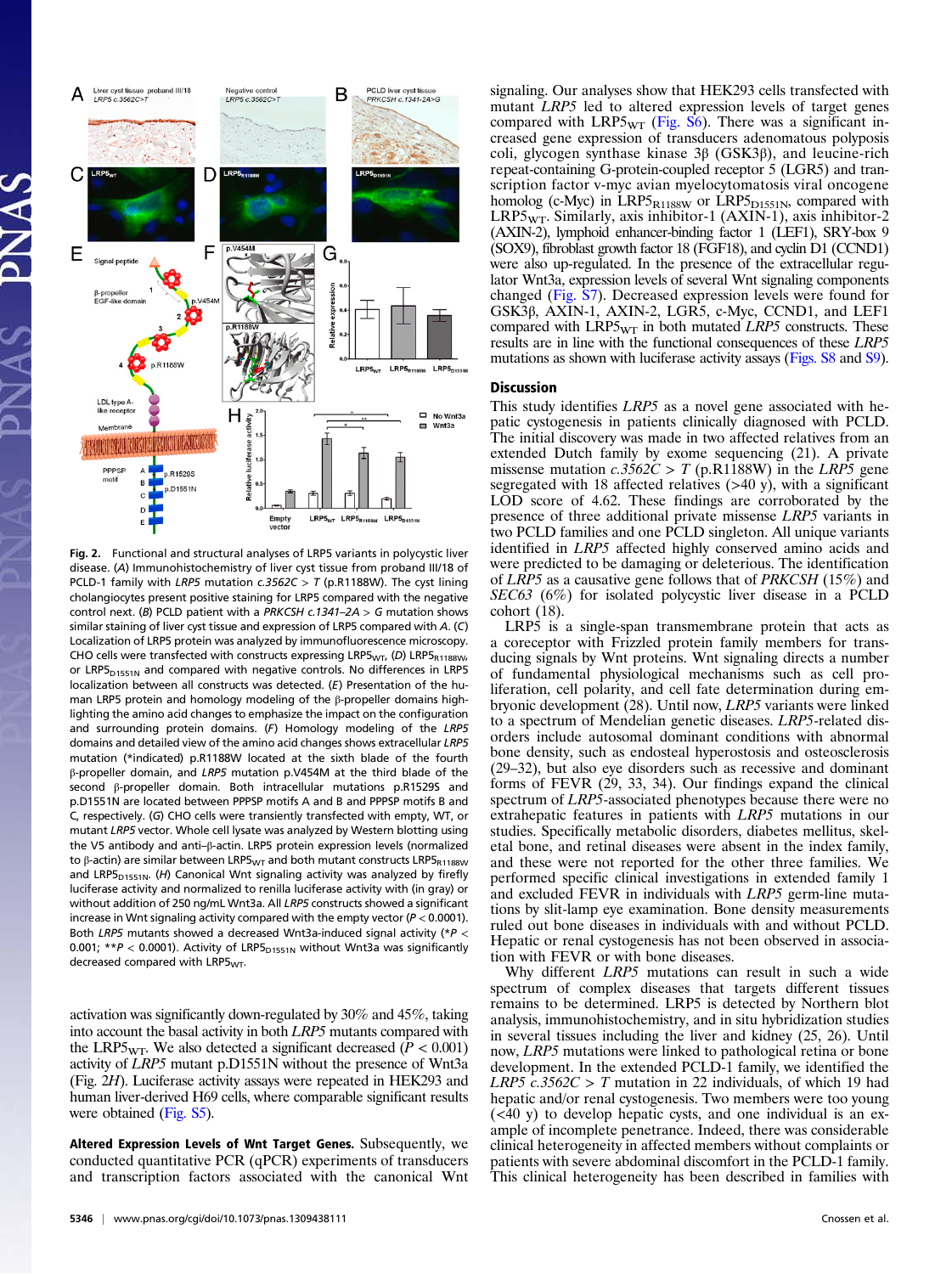PRKCSH- and SEC63-associated PCLD (14, 18), and penetrance of PRKCSH-associated PCLD is estimated at ∼80%. Intrafamilial phenotypic variability suggests that modifier genes and/or environmental factors play a major role in PCLD disease expression. Similarly, the clinical expression of LRP5-associated bone and eye diseases is highly variable (27).

There have been efforts to recapitulate the involvement of *LRP5* mutations in a number of bone and eye disorders in mice.<br>A targeted KO  $Lrp5^{tm1Isak}/Lrp5^{tm1Isak}$  mouse suffers from unspecified hepatobiliary abnormalities that might implicate phenotypic overlap with our observed human phenotypes (35). Human and mouse LRP5 share a high degree of amino acid identity to coreceptor low density lipoprotein receptor-related protein 6 (LRP6) and have a similar domain structure (36). Furthermore, there has been speculation about functional redundancy between both transmembrane coreceptors of the canonical Wnt signaling pathway (37). The homozygous KO Lrp6 mouse is embryonic lethal and possesses polycystic kidneys (37) compatible with the ADPKD phenotype. There is further experimental data to suggest that renal cystogenesis in ADPKD is linked to defective canonical Wnt signal transduction. Perturbations of polycystins cause inappropriate levels of β-catenin, and activation and inactivation of the Wnt signaling pathway are reported in different polycystic kidney disease mice models during embryonic or postnatal development (38–42). Our findings provide a direct link between canonical Wnt signaling and polycystic liver disease as Wnt signaling is reduced in mutant LRP5 compared with WT LRP5. A moderate reduction of signaling activity is in line with known LRP5 missense mutations in retina and bone disorders (43, 44). These observations support a role of an imbalanced canonical and noncanonical Wnt signal transduction in the pathogenesis of LRP5-associated polycystic diseases. We speculate that LRP5, along with other genes implicated in hepatic cystogenesis, PKD1, PKD2, PRKCSH, and SEC63, is part of the functional genetic network. Experimental studies have observed that reduced dosage of these gene products, and in particular polycystin-1, is required to cause cyst formation (45, 46).

The identification of LRP5 associated with hepatic cystogenesis affords a better understanding of the pathophysiology of PCLD. Positivity for immunoreactive LRP5 in cyst epithelium suggests that the protein is structurally intact. Functional assays in three different cell systems indicate that the mutation renders the protein to be less functional and that leads to inhibition of the canonical Wnt signaling (41, 42).

In conclusion, PCLD is a genetically heterogeneous disorder that may be caused by  $LRP\bar{5}$  gene mutations. Our results link hepatic cystogenesis to dysregulated canonical Wnt signaling and are in line with data that were generated from ADPKD models (41, 42). Polycystins modulate Wnt signaling during organ development and contribute to hepatic and renal cystogenesis (42, 47, 48). Our study provides evidence that mutations in LRP5 are related to hepatic cyst development and fuels the hypothesis that canonical Wnt signal transduction is important in polycystic diseases. It is possible that disruption of other (downstream) members of the Wnt signaling pathway may be associated with initiation of hepatic and renal cyst formation.

## Materials and Methods

Human Subjects. Ultrasound images of liver and kidneys were acquired using a 3.6-MHz general purpose clinical echo system (Acuson ×150; SiemensAG) equipped with a curved linear array transducer. Blood samples were collected from all 40 subjects, and DNA was extracted from blood leukocytes using the HP-PCR Template Preparation kit (Roche Applied Science). Formalin-fixed paraffin-embedded liver cyst tissue specimens were available from proband III/18 after laparoscopic cyst fenestration. DNA samples from 1,000 Dutch and 525 Moroccan healthy unrelated individuals were used as controls. All subjects provided written informed consent for all investigations. This study was approved by the Medical Ethics Committee of the Radboud university medical center, The Netherlands.

Sanger Sequencing. PCR products of proband III/18 for all exons of the PRKCSH, SEC63, PKD1, and PKD2 genes were analyzed by traditional Sanger sequencing on ABI310 or ABI3100 Genetic Analyzers (Applied Biosystems). Complete sequence analysis for PKD1 variants was conducted by an experienced Center (Bioscientia). Exon and exon-intron boundaries of LRP5 were determined using the Genome Bioinformatics Group of University of California, Santa Cruz (UCSC) Genome Browser, and unique primers were designed (Primer3). Heterozygous changes in LRP5 were detected by high-resolution melting curves (RotorGene-Q; Qiagen) and validated by Sanger sequencing.

Genome-Wide Copy Number Variation Analysis. DNA from whole blood was analyzed on the CytoScanHD, which contains 2.6 million probes (Affymetrix). Hybridizations were performed according to the manufacturer's protocol. Genotype calls and copy number variation analysis were made using Affymetrix Chromosome Analysis Suite v1.2.0.225.

Whole-Exome Sequencing. Exome enrichment was performed using the SureSelect Human All Exon 50-Mb Kit (Agilent), covering ∼23,000 genes. Emulsion PCR and bead preparation were made by using the EZbead system according to the manufacturer's instructions followed by SOLiD4 sequencing (Life Technologies). Reads were mapped to the hg19 reference genome using SOLiD Bioscope software v1.3 and annotated as described previously (19, 20). All nonsynonymous variants shared in both affected individuals, absent or with very low frequency in dbSNP, were tested and validated in healthy and affected members of PCLD-1 family for cosegregation by highresolution melting curve analysis and Sanger sequencing.

Linkage Analysis. We calculated the two-point LOD score for linkage in the extended family using the SuperLink-v1.6 program in EasyLinkage-v5.08 software package. To determine the actual two-point LOD score for the LRP5 mutation that was detected in this family, the mutation was considered to be a microsatellite marker in close proximity of LRP5 (D11S4117). An autosomal dominant mode of inheritance was assumed with a penetrance of ∼80%, and the disease allele frequency was estimated at 0.0001 [\(Fig. S2](http://www.pnas.org/lookup/suppl/doi:10.1073/pnas.1309438111/-/DCSupplemental/pnas.201309438SI.pdf?targetid=nameddest=SF2) and [SI Text](http://www.pnas.org/lookup/suppl/doi:10.1073/pnas.1309438111/-/DCSupplemental/pnas.201309438SI.pdf?targetid=nameddest=STXT)).

Clinical Investigations. Because LRP5 mutations are associated with bone density disorder, metabolic, and ocular developmental diseases, we performed additional clinical investigations of members from the PCLD-1 family with a clear genotype-phenotype relation. An ophthalmologist (C.E.N.) performed an eye examination by a slit lamp to exclude retinal disorders such as FEVR. At the same time, we analyzed metabolic and renal parameters in blood from these 22 individuals of the PCLD-1 family. We assessed bone density of the lumbar spine and left hip by dual energy X-ray absorptiometry (DXA scan; Hologic Discovery A). Results are reported as T- and Z-scores, which reflect the number of SDs by which a patient's value differs from the mean of a group of young or age-matched normal controls, respectively.

In Silico Analysis and Homology Modeling. We used three computational tools for the prediction of the functional effect of mutational variants (PolyPhen-2, Mutpred, and SIFT). LRP5 protein structure was created by using an LRP6 template as a start homology model and reconstruction by the YASARA& WHAT-IF Twinset. PDB files were available as templates for homology modeling of WD40 domains (β-propeller subdomains) to incorporate the identified extracellularly located LRP5 mutations. Separate models were visualized for analysis of structural effects by YASARA.

Immunohistochemistry Studies. Formalin-fixed paraffin-embedded liver cyst tissue from proband III/18, four unrelated PCLD patients with PRKCSH c.1341–  $2A > G$  mutations, and normal human liver tissue were available for immunohistochemistry studies. Staining intensity for the presence of LRP5 was compared between LPR5 and PRKCSH mutants.

Expression Constructs. Total RNA was isolated from liver tissue using TRIzol Reagent (Invitrogen), and oligodT cDNA was obtained by RT Transcriptor First Strand cDNA synthesis kit (Roche Applied Sciences). Full-length WT LRP5 was obtained using the Faststart High Fidelity PCR System (Roche). LRP5 was cloned into the mammalian expression vector pcDNA3.1\_V5\_His TOPO-TA (Invitrogen) and checked by Sanger sequencing. An extracellularly c.3562C > T (p.R1188W) and an intracellularly located  $c.4651G > A$  (p.D1551N) LRP5 construct were generated by mutating the pcDNA.LRP5.WT vector using the Quick Change-II-XL Site-Directed Mutagenesis Kit (Agilent Technologies).

Luciferase Activity Assays. We used three cell lines to assess the functional effects of WT and mutant LRP5. For the activity assay,  $5.0 \times 10^3$  CHO cells,  $5.0 \times 10^3$